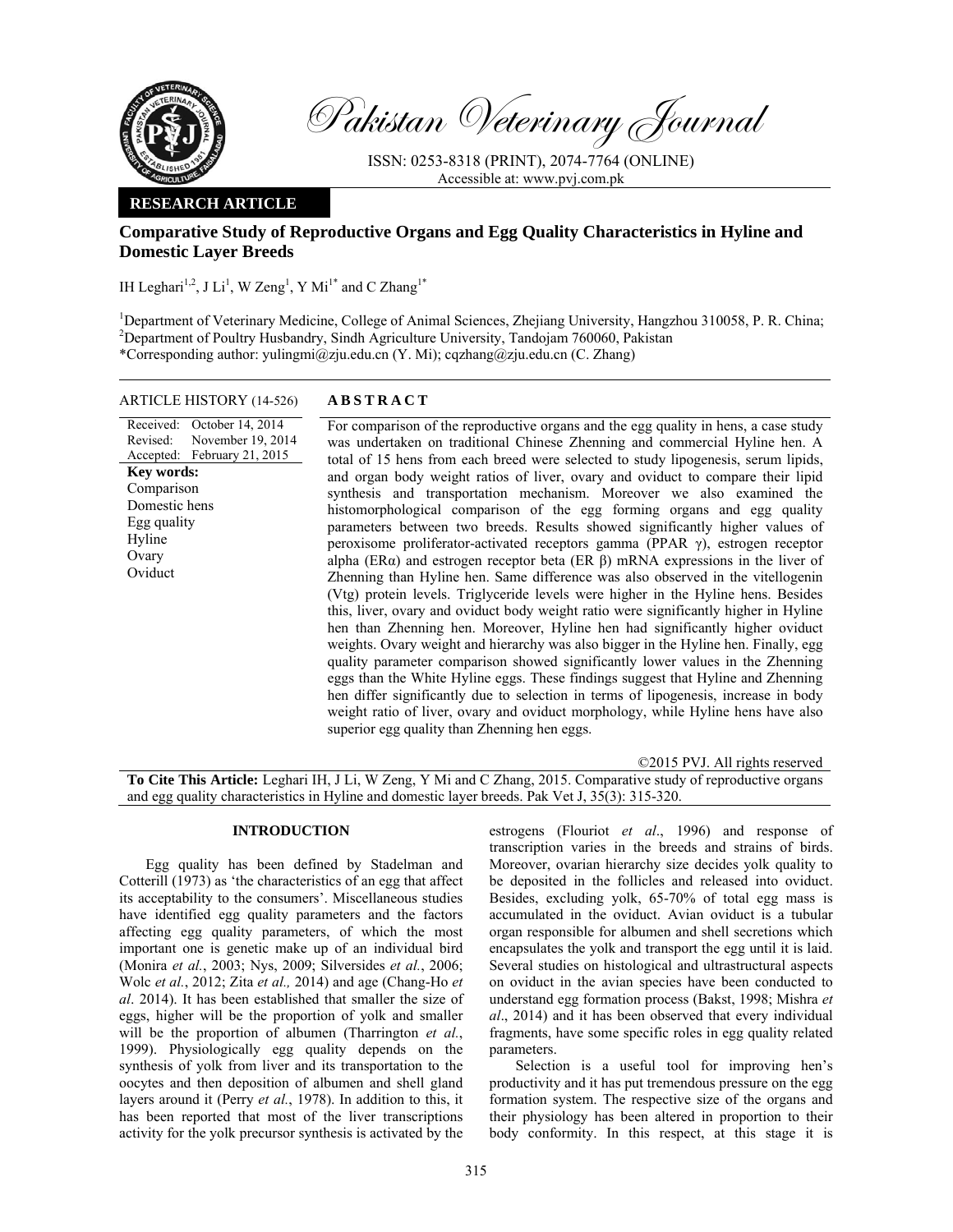imperative to understand comparative changes in organs involved in the egg formation process and their physiology. For this purpose a comparative study has been designed to study the traditional Zhenning hen, which is the cross of the multiple strains of the original Ninghaimeilinji breed commonly found in the Zhejiang province PR China and with commercial Hyline breed to study their reproductive organs and egg quality parameters. This study will provide valuable information to the breeders to focus on the special region for the improvement of their breed and to improve the welfare of the hens.

### **MATERIALS AND METHODS**

**Experimental design, birds and management:** A total of 30 Zhenning and Hyline hens were procured from Zhenning Animal Husbandry Co., Ltd., China at the 18 weeks of age and 15 hens from each breed were separately placed into the 3 tier wire cages with 4 birds in each nest (0.38×0.32m). Hens were provided *ad libitum* access to layer ration and water, subjected to an 8:16 lighting schedule. No additional supplements or vitamins were provided to the hens. After one week of acclimatization, 8 replicate hens from each breed were weighted and killed by the cervical dislocation. Immediately after killing samples weighing less than 50 mg were directly frozen in the liquid nitrogen and then stored at −80°C until further analysis. Weights of the organs were recorded and liver, ovary and oviduct samples were collected for hematoxylin and eosin (H&E) staining. Remaining 7 hens from each breed were further reared for obtaining the eggs for measuring the egg quality parameter and blood collection. All experimental procedures were performed in compliance with the Guiding Principles for the Care and Use of Laboratory Animals of Zhejiang University.

**Histological analysis:** Samples of the liver, ovary and oviduct were washed with the cold PBS and then fixed in the 4% formaldehyde for 48 hours, dehydrated, embedded in the paraffin. Dewaxed sections with a thickness of 4 µm were stained with H&E. The slides were observed for morphological changes under a Eclipse 80i, Nikon, Japan microscope, and pictures were captured with a digital camera (DS-Fi1, Nikon, Japan).

**Morphological measurement of an ovary and oviduct:**  The follicles were separated according to the size into small white follicles (SWF)  $($   $\leq$  1 mm), large white follicles  $(LWF)$  ( $>1$  mm and  $< 6$  mm), small vellow follicles (SYF) ( $>6$  to  $< 8$  mm) and large yellow follicles (LYF) ( $> 8$  mm) to 40 mm). They were individually weighted and sized separately. Total size and weight of oviduct and their regions were measured for individual hen.

**Follicular density measurement:** The follicular density was calculated by the presence of total number of follicles per unit of the section. For this purpose, ovarian fragments measuring  $\approx$  7×3×3 mm<sup>3</sup> were sectioned and 10 sections of 5 µm were selected at the interval of 300 µm from each fragment.

**Plasma lipids and protein analysis:** Blood was collected from brachial vein during morning hours immediately after oviposition. Plasma was immediately separated by centrifugation for 10 min at 1400 *g*. Plasma triglycerides were measured by using Triglyceride reagent kit (Dongus Zhejiang Province, PR China) by enzyme colorimeter method and total cholesterol were measured by using total cholesterol reagent. Proteins were measured with apoprotein assay kit (Beyotime Institute of Biotechnology) and vitellogenin (Vtg) was measured by Vtg assay kit by using colorimeter. Thermo scientific Multiskan MK3 plate reader was used to read the plates.

**Determination of the egg quality parameters:** A total of 100 eggs from each breed were used to measure the egg quality parameters. The freshly laid eggs were analyzed by the Digital Egg Tester DET6000 made in Japan every day. Egg shell thickness was determined by the Digital Egg shell thickness Gauge. Weight of the eggshell was determined after clearing it from other egg contents and egg yolk was taken separately after removing albumin and others layers from it. Total albumin weight was taken after subtracting egg shell weight and yolk weight from the total egg weight.

**RNA extraction and RT-PCR:** The extraction of total RNA, preparation of cDNA and the amplification of target genes by PCR were carried out according to the manufacturer's instructions. Briefly, liver tissues were homogenized in Trizol reagent (Invitrogen, Carlsbad, CA, USA) to extract total RNA in the presence of liquid nitrogen. RNA purity and concentration were determined spectrophotometrically at 260/280 nm in the range of 1.8– 2.0 by NanoDrop 2000 (Thermo Scientific, Waltham City, MA, USA). Total RNA (2µg) was reverse transcribed by Fermentas One step RT-PCR kit (MBI Fermentas, Burlington, ON, Canada) and amplified by PCR. The cDNA of genes involved in lipid metabolism such as: PPARα, PPARγ, Sterol regulatory element-binding transcription factor 1 ( SREBP-1), fatty acid synthase (FAS), microsomal triglyceride transfer protein (MTP), stearoyl-CoA desaturase 1 (SCD1), apolipoprotein B (apoB), apolipoprotein VLDL-II (apoVLDL-II), vitellogenin gene II (VtgII), microsomal triglyceride transport protein (MTP), malic enzyme, adenosine triphosphate citrate lyase (ACLY)] and estrogen metabolism like estrogen receptor alpha (ERα), estrogen receptor beta ( $ERβ$ ), with β-actin as a reference, were amplified by real-time quantitative PCR. The primer sequences of the target genes are listed in Table 1.

**Statistical analysis:** All data are expressed as mean±SEM. The differences between groups were analyzed by Student's *t*-test. P<0.05 was used to indicate statistically significant differences. The data was analyzed on the Graph prism 5 software.

#### **RESULTS**

**Difference in the mRNA expression related to the lipid metabolism:** The result revealed that PPARγ messenger RNA expression level was significantly higher in Zhenning hen than Hyline hen  $(P<0.5)$  (Fig. 1).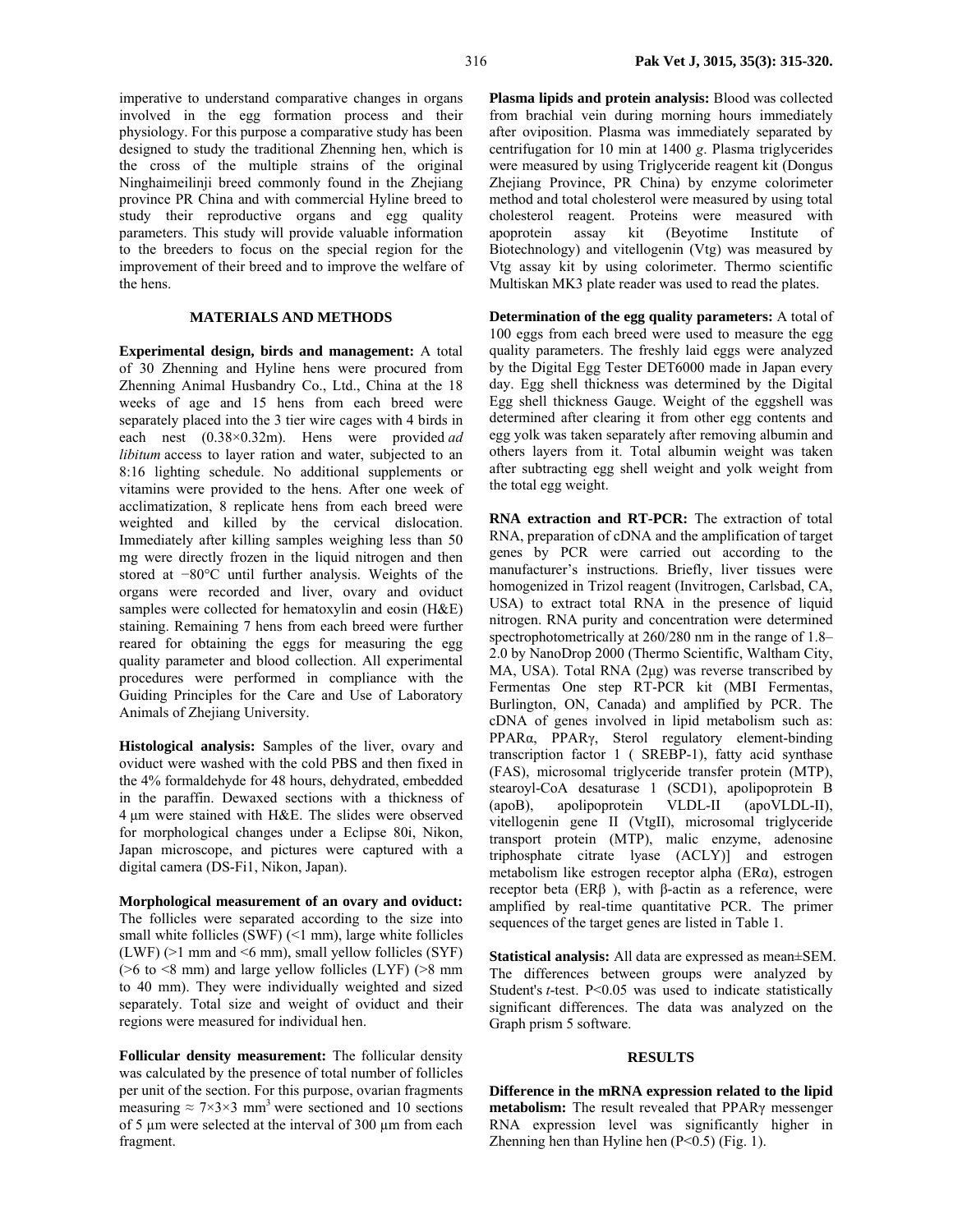**Table 1:** Primers for PCR analysis

| Gene              | <b>Forward Primer</b>         | Reverse primer                  | Product length<br>(bp) | Accession No.  |
|-------------------|-------------------------------|---------------------------------|------------------------|----------------|
| $PPAR\alpha$      | AGGCCAAGTTGAAAGCAGAA          | TTTCCCTGCAAGGATGACTC            | 155                    | NM 001001464.1 |
| PPAR <sub>V</sub> | TGACAGGAAAGACGACAGACA         | CTCCACAGAGCGAAACTGAC            | 164                    | NM 001001460.1 |
| SREBP-1           | CATTGGGTCACCGCTTCTTCGTG       | CGTTGAGCAGCTGAAGGTACTCC         | 145                    | AY029924       |
| FAS               | CACCAGGATTCGCTCAGTG           | GCGGTCAACAACAACATCAA            | 100                    | NM 205155.1    |
| apoB              | ATTCCTGACTTGAAGATACCAGAG      | <b>GTTCGCAGATGCTGTAGTATTATG</b> | 159                    | NM 001044633.1 |
| apoVDL-II         | CTTAGCACCACTGTCCCTGAAGT       | TGCATCAGGGATGACCAGC             | 81                     | NM 205483      |
| <b>MTP</b>        | CAAGAACCGGATAGCCATGT          | AGGAGAGCCAACTCTGTCCA            | 175                    | XM 420662.2    |
| ACLY              | GGGCCACAAAGAAATCTTGA          | CAGCAATAATGGCAATGGTG            | 167                    | NM 001030540.1 |
| Malic enzyme      | AGTGCCTACCTGTGATGTTG          | <b>GGCTTGACCTCTGATTCTCT</b>     | 101                    | AF408407       |
| $E$ R $\alpha$    | <b>TAGTTCCGCTCTACGACCTCTT</b> | AGTTGGTTTCGGTTCTCCTCTT          | 106                    | NM 205183.2    |
| ER $\beta$        | AAAGAACAGAAACCCCATTCAG        | <b>GCACAGAGGGACATTTTGATT</b>    | 82                     | NM 204794.2    |
| <b>VTGII</b>      | CAACATATCTTCCGCTTGTAACATTG    | TTCACAACAAAGATTTCTCCAGTAGC      | 147                    | NM 001031276   |
| SCD <sub>1</sub>  | AGTGGTGTTGCTGTGCTTCA          | CTAAGGTGTAGCGCAGGATG            | 107                    | NM 204890      |
| $\beta$ -actin    | ACACCCACACCCCTGTGATGAA        | TGCTGCTGACACCTTCACCATTC         | 136                    | NM 205518      |



**Fig.1**. Difference in the mRNA expression related to the yolk precursors formation in the Zhenning and Hyline hens (n=8). Data are presented as mean±SEM and corrected for β-actin. Superscript letters indicate significant difference (P<0.05).

 Non-significant difference were observed among PPARα, SREBF1, apoB, VLDL, Vtg, FAS, ACLy, Malic enzyme, MTP, SCD1 and VtgII between two breeds. However, one fold increase was noticed in the ERα levels of Zhenning hen than Hyline hens. Similarly, ER beta gene also showed one fold increase in gene expression of Zhenning hen, when compared to Hyline hen  $(P<0.05)$ 

**Blood chemical contents related to egg production:**  Comparative blood parameters related with egg production showed that there was a significant increase in triglyceride levels of Hyline hen (7.50±0.84) in comparison to Zhenning hen  $(4.25\pm0.54)$  at P<0.0057. However there were no significant difference between Zhenning and Hyline hens in cholesterol and Apo protein levels, respectively. Furthermore, Vtg-Protein levels were significantly higher in Zhenning hen (89.06±2.27 mg/L**)** in comparison to Hyline hen  $(83.61 \pm 2.05 \text{mg/L})$ , P<0.0467.

**Egg quality parameters:** Significant differences were observed between two breeds with respect to egg quality parameters (P<0.01, Table 2). Hyline hen had significantly higher egg weight and albumin weight. Contrarily yolk weight was highly significant in Zhenning hen. In addition, egg shell weight was significantly higher in Hyline hen. Haugh unit and albumen height were also significantly higher in Hyline hen.

**Morphological difference of organs:** The mean value of Zhenning hen liver was significantly lower and there was significantly lower liver and body weight ratio between

Zhenning and Hyline hen. Oviduct weight was significantly lower in Zhenning breed. While oviduct and body weight ratio percentage was also significantly lower in Zhenning hen. Similarly, significantly low magnum, isthmus and shell gland weight was observed in Zhenning hen.

There was a significant difference in body weight, ovary weight and ovary to body weight ratio between Zhenning and Hyline hens. Number of SWF (<1 mm) was significantly lower in Zhenning hen than Hyline hen, while the number of LWF (2-4 mm) was significantly higher in Zhenning hen. There was also higher number of atretic follicles in local breed. The total number of preovulatory hierarchical follicles were five (F1- F5) in Zhenning hen, whereas, Hyline hen consisted of six to eight follicles (F1-F8). Preovulatory hierarchical follicles weight varied as compared with all individual follicles. In Zhenning hen, irregular incremental change was observed in follicles weight (F5, 0.5842 g; F4, 1.5250 g; F3, 4.1231 g; F2, 7.2496 g; F1, 11.6790 g) in the order of one fold, two and half fold, three fold, and four and half fold in F5, F4, F3, F2 and F1 follicles, respectively. In comparison, Hyline hen showed almost gradual incremental change of nearly 2 fold in F5 to the F1 follicles. Follicular density between two breeds also differed. Zhenning hen showed significantly higher follicular density in the healthy follicles measuring >300-1000 µm per section and it had the significantly higher number of abnormal follicles as shown in Table 3.

**Histology of the liver, ovary and oviduct:** Histological observation of the liver did not show any marked difference, except that there was some fat deposition in peripheral parenchymal tissues in Zhenning hen (Figure 2B *g-h*). Moreover, a significant atretic follicles formation in ovary of Zhenning hen was observed (Figure 2B e*-f*). Similarly, marked difference was also observed in histology of oviduct folds. Height of magnum mucosal folds, isthmus mucosal folds, and shell gland mucosal fold showed significantly lower size in Zhenning hens (Table 4, Fig. 2A, Fig. 2B).

#### **DISCUSSION**

In the present study, comparative gene expression of the genes involved in lipid metabolism and transport in Zhenning and Hyline hens showed a very marginal difference between two breeds. Increase in ERα and ERß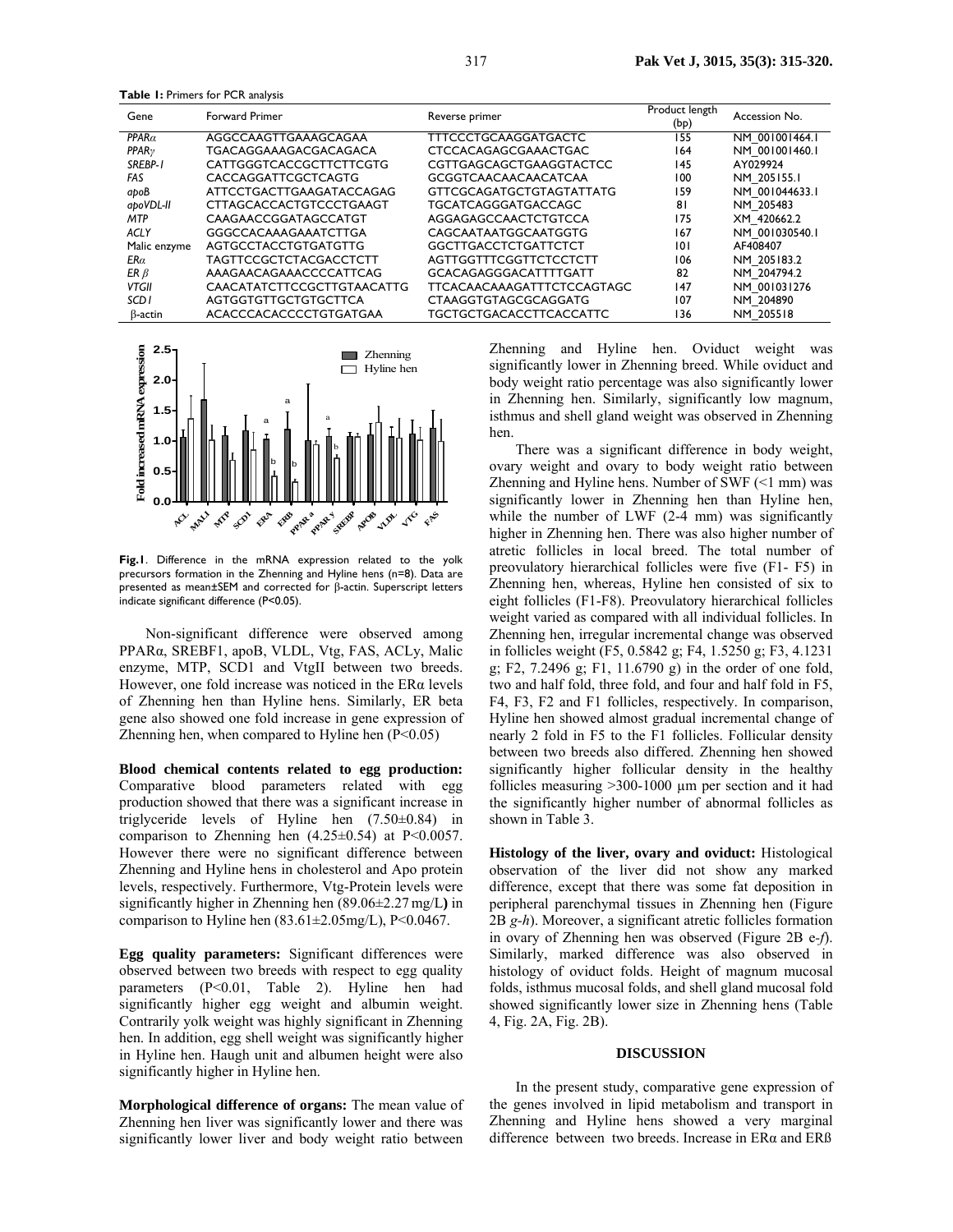

**Fig. 2A:** Histological slide of the oviduct regions. **a-b)** Magnum folds of the Zhenning and Hyline hens (1000µm bar). **c-d)** Lamina propria of Hyline hen show more secretory activity than the Zhenning hen (20x). **e-f)** Hyline hen shows more uniformity and thickness of walls in the magnum than the Zhenning hens (100 µm bar). **g-h)** Zhenning hen has low surface area in the Isthmus folds than the Hyline hens(100µm bar). **i-j)** Lumen of the Hyline hen has more longer folds than the Zhenning hens.

gene expressions along with PPAR  $\gamma$  that regulate lipid metabolism (Diot and Douaire, 1999; Rakhshandehroo *et al.,* 2010) in Zhenning hen can be related to their increased yolk weights. Contrarily to this, Vtg II and ApoVLDLII II mRNAs expressions were not significantly higher in Zhenning hens under in vivo conditions, which have been reported to rise under *in vitro* conditions when subjected to estrogen stimulation in cultured chicken hepatocyte (Li *et al.*, 2014).

In addition to this, higher triglyceride levels in blood serum of Hyline hens can be due to species response to

lipolytic hormones that affect the balance between lipolytic and estrification and due to proportionate amount of carbohydrates in the diet (Schneider *et al.,* 1990) and possibly due to their longer hierarchy.

Ovary and body weight ratio showed marked differences and total preovulatory hierarchical follicle count was much less (F5-F1) in Zhenning hens than Hyline breed (F7-F1). But, higher SYF count in Zhenning hens is comparable with low egg producing hen. Moreover, SWF (2-4 mm) and LWF (4-8mm) count was higher in Zhenning hens than Hyline hens and total counts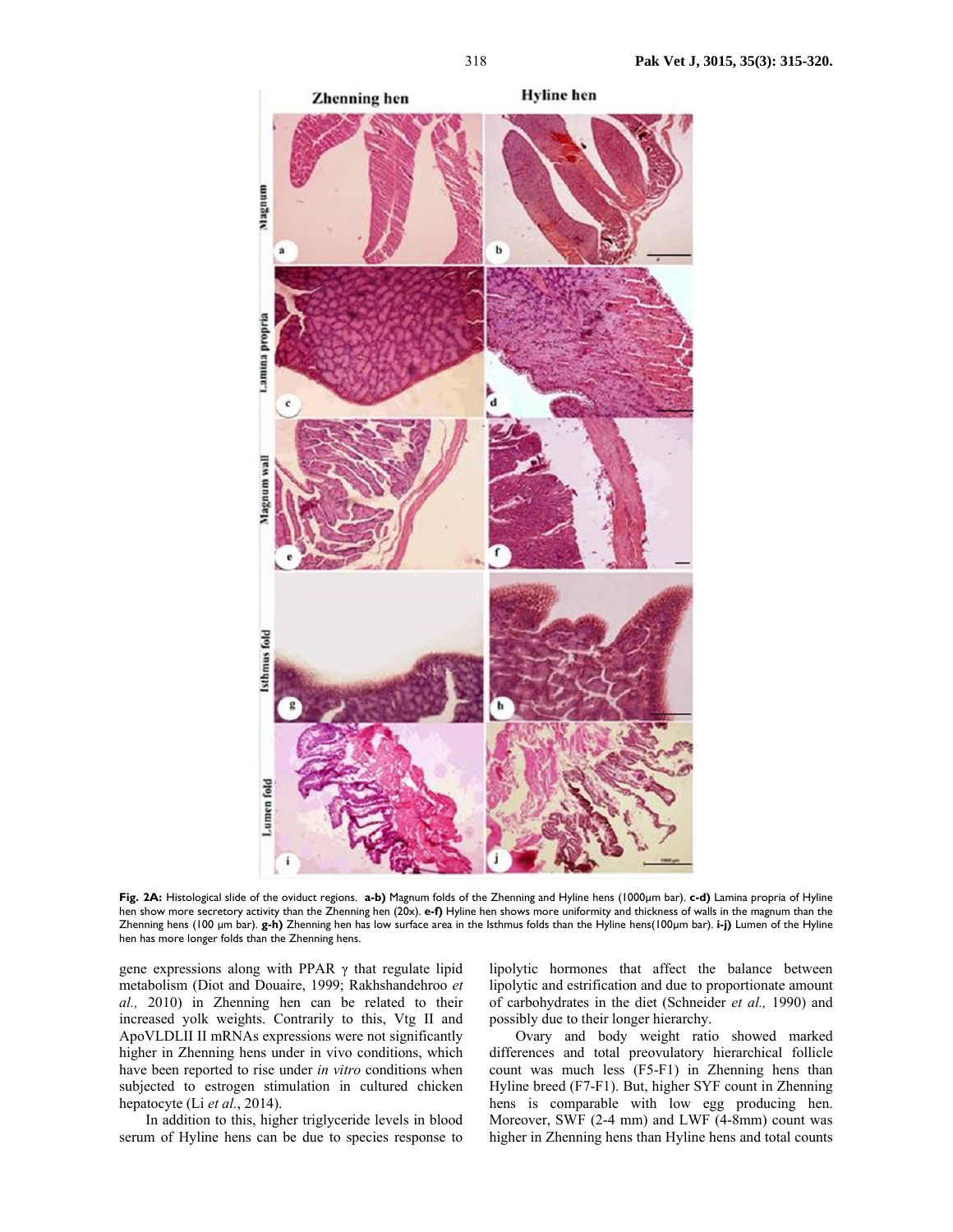

**Fig. 2B.** Histological slides of the uterine gland fold, ovary and parenchyma. **a-b)** Isthmus shows less secretory area in the Zhenning hen than the Hyline hen. **c-d)** Uterus gland folds are congested in the Zhenning hen and not well organized in comparison to the Hyline hen (4x, 1000 µm bar). **ef)** Zhenning hen has more atric follicles in comparison to the Hyline hen in the ovary (10x, 100 µm bar). **g-h)** The parenchyma of the liver has more fat deposits then the Hyline hens (100 µm bar).

of atric follicles were also higher in Zhenning than Hyline hens. This might be due to heavy competition for nutrients in the ovary among SYF and the SWF. Additionally, local hens gained more rapid yolk deposition in an irregular manner in an individual follicle due to the limited preovulatory follicular hierarchy as compared to Hyline hens with almost gradual yolk deposition in each follicle at each stage.

Non-significant difference in oviduct size was noticed between two breeds, but oviduct weight of Zhenning hen was significantly lower than Hyline hen and difference also existed in individual segment of oviduct. In addition to this histological structures like the density and height of oviduct regions such as: magnum, isthmus, and Shell gland in Zhenning hens were comparatively lower than Hyline hens. Size and height of mucosal fold epithelium showed marked difference in all segments of oviduct, but difference was significant in magnum region. Additionally, tubular glandular area and size were

comparatively abundant in Hyline hens than Zhenning hen. Therefore, it can be considered that Hyline hens have higher secretory activity of albumen than Zhenning hens.

Egg quality traits were significantly lower in Zhenning hens. Our results for Hyline hens for egg quality were in conformity with Giriraj *et al.* (2008); Sreenivas *et al.* (2013) and Shim *et al.* (2013). Moreover, HU values were lower in Zhenning hen which indicates that albumen quality of Zhenning hen is not in equivalence with Hyline hen. It has been reported that albumen quality is affected by the strain of bird and genetic selection (Tharrington *et al.*, 1999; Silversides and Scott, 2001) and also low viscosity of albumen and ovomucin play important role (Li-Chan and Nakai, 1989), while Leeson and Caston (1997) have speculated that low viscosity and thin albumen may result from eggs spending longer than normal time in the oviduct. Findings of this study revealed that there is direct relationship between albumen quantity and magnum weight as evident from size of magnum